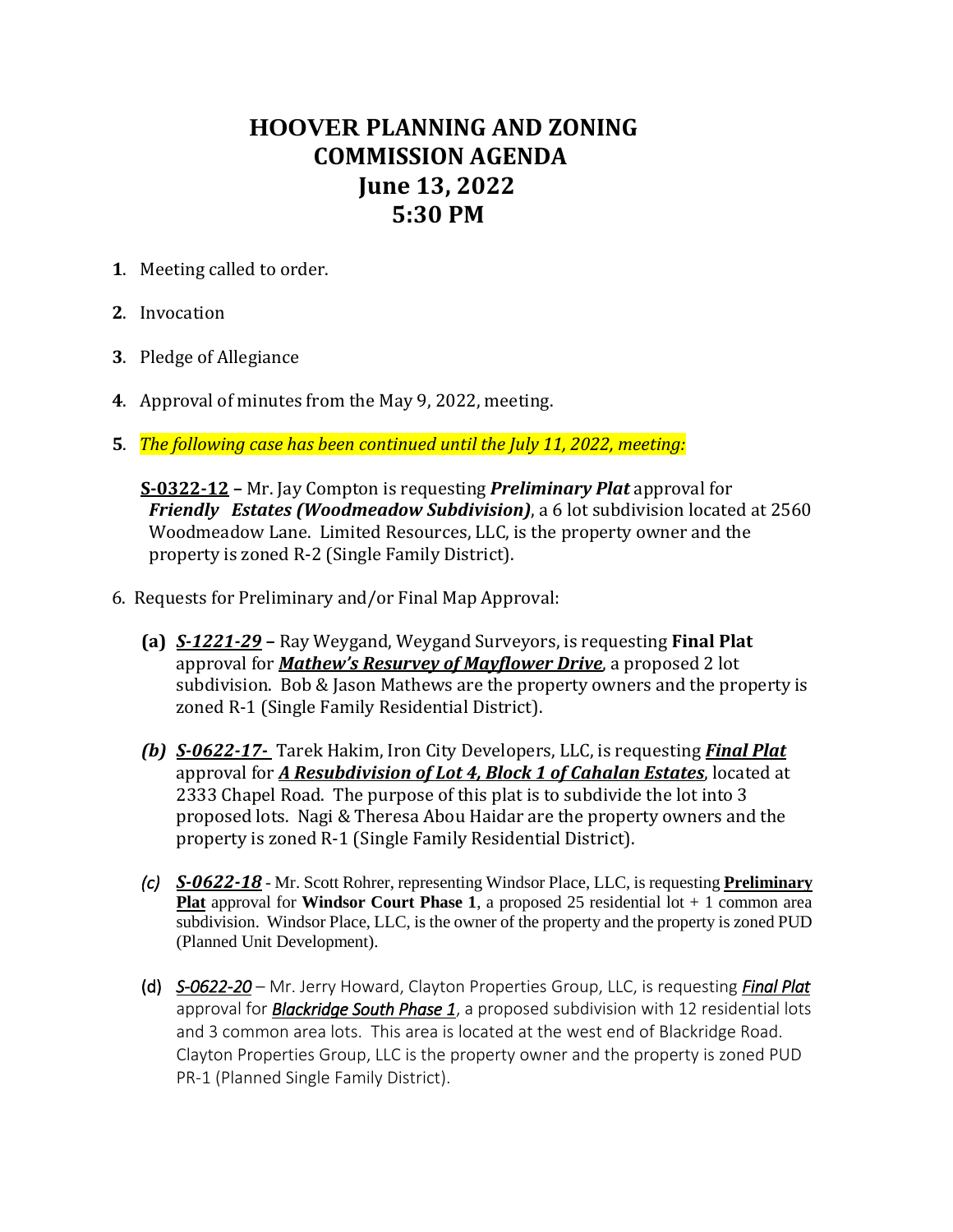- (e) *S-0622-21* –Mr. Scott Rohrer, Blackridge Partners, LLC, is requesting *Final Plat* approval for *Blackridge Road Extension* located at the end of Blackridge Road at CSX crossing. It will consist of 1 (one) common area lot. Blackridge Partners, LLC, is the property owner and it is zoned PUD PR-1 (Planned Single Family) District.
- (f) *S-0622-22* –Mr. Scott Rohrer, Blackridge Partners, LLC, is requesting *Final Plat* approval for *Blackridge Phase 3 Resurvey No. 1,* a 1 residential lot and 2 common area lot subdivision. The purpose of this resurvey is to enlarge Lot 1325A and add storm & sanitary easements in common area C-2 and add a storm easement on Lot CA-3A. Blackridge Partners is the property owner and the property is zoned PUD PR-1 (Planned Single Family) District.
- (g) *S-0622-23*  Schoel Engineering Company is requesting Final Plat approval of *The Preserve Phase XI Resurvey*, being a resurvey of Lot 512 and Lot 513. The purpose of this plat is to combine two existing lots (Lot 512 and Lot 513) into one new Lot (Lot 513-A). The property owners are Clyde and Elizabeth Smith and the property is zoned PUD PR-1 (Planned Single Family District).
- *(h) S-0622-24-* Mr. Richard Darden, First Sunbelt Properties, is requesting Final Plat approval for *Resurvey of Lots 2 & 3 The Crossroads Northeast* located on Adena Lane. The purpose of this plat is to adjust easements dedicated by Map Book 35, Pg. 29 and record new easements by this plat. Property owners are Mavis Southeast, LLC, & CWD, LLC. The property is zoned PC (Planned Commercial).
- (i) *S-0622-25*  Mr. Philip Patterson and Mr. Robert Friar are requesting *Final Plat* approval for a *Resurvey of Lots 225 & 226 Ninth Addition Riverchase Country Club*, located at 1904 & 1908 River Park Drive. The purpose of this resurvey is to move the lot line between Lots 225 and 226 of Ninth Addition Riverchase Country Club. Mr. Philip Patterson and Mr. Robert Friar are the property owners and the properties are zoned PR-1 (Planned Single Family District).

## 7. *The following case has been withdrawn by the applicant:*

*C-0322-03* – American Pet Resorts, LLC, is requesting *Conditional Use* for a *Pet Paradise* facility, a pet grooming and boarding facility with outdoor runs, play areas, to include on-site veterinary care and residence quarters for a 24 hour on-site caretaker and approval of the site plan, to be located at *1014 Brocks Gap Parkway* in Trace Crossings. The owner of the property is U.S. Steel Corporation, A Delaware Corporation, and is zoned PI (Planned Light Industrial). **WITHDRAWN**

8. *C-0622-07-* Mr. W. Gary Beard, Park Crest Properties, LLC, is requesting *Conditional Use* approval for **2970 Lorna Road** to operate as an event facility (social events) to include live entertainment within the premises. The property is owned by Park Crest Properties, LLC, and is zoned C-2 (Community Business District).